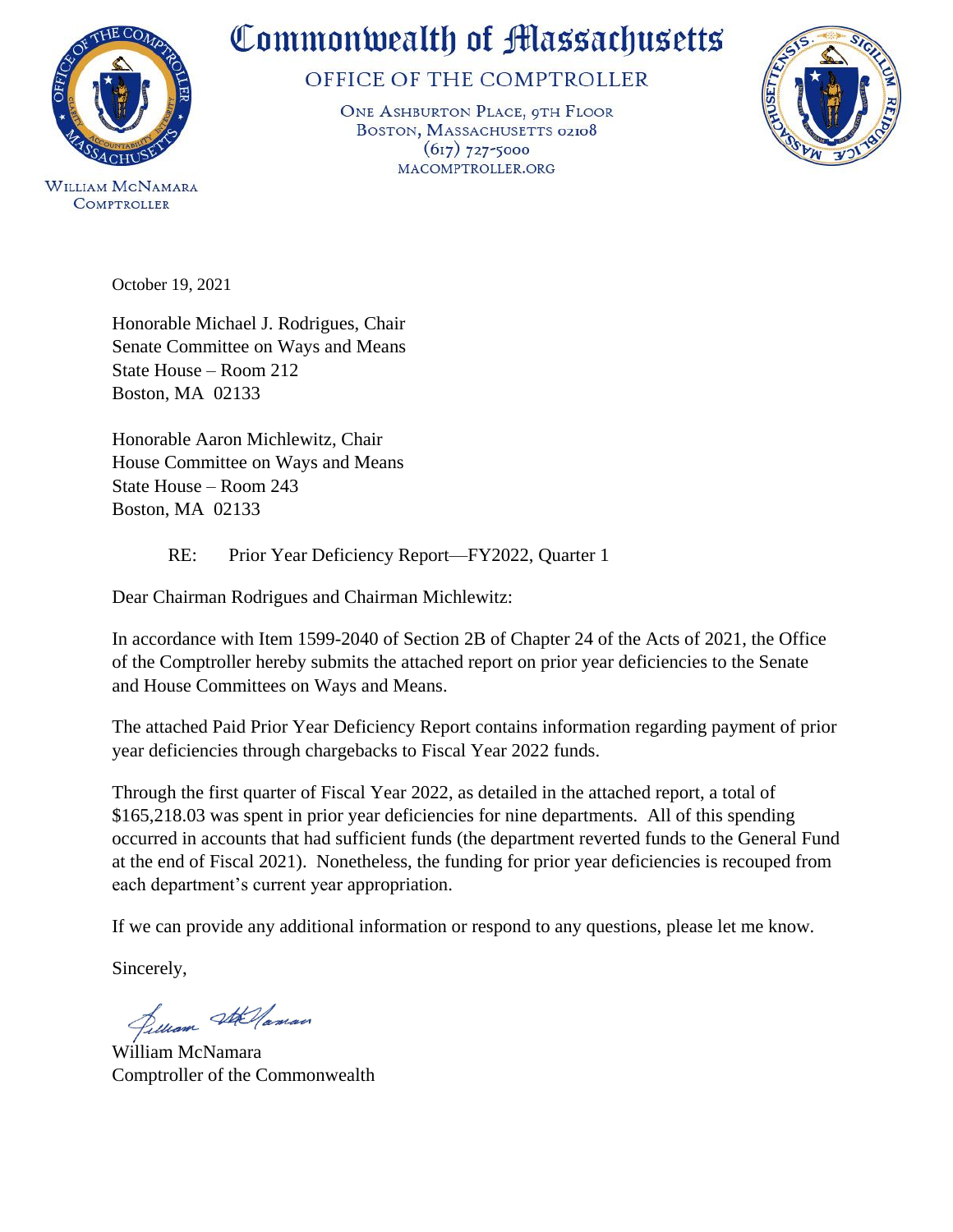Prior Year Deficiency Report—FY2022, Quarter 1 October 19, 2021 Page 2

#### WMcN/hl

Enc. [Prior Year Deficiency Report—FY2022, Quarter 1](#page-2-0)

cc: Michael Heffernan, Secretary, Executive Office for Administration and Finance Christopher Marino, Budget Director, Senate Ways and Means Committee David Bunker, Budget Director, House Ways and Means Committee Catharine Hornby, Undersecretary, Executive Office for Administration and Finance Jeffrey Shapiro, Esq., First Deputy Comptroller, Office of the Comptroller Kevin McHugh, Assistant Comptroller, Office of the Comptroller Amy Nable, Assistant Comptroller, Office of the Comptroller Jess Cogswell, Statewide Payments Manager, Office of the Comptroller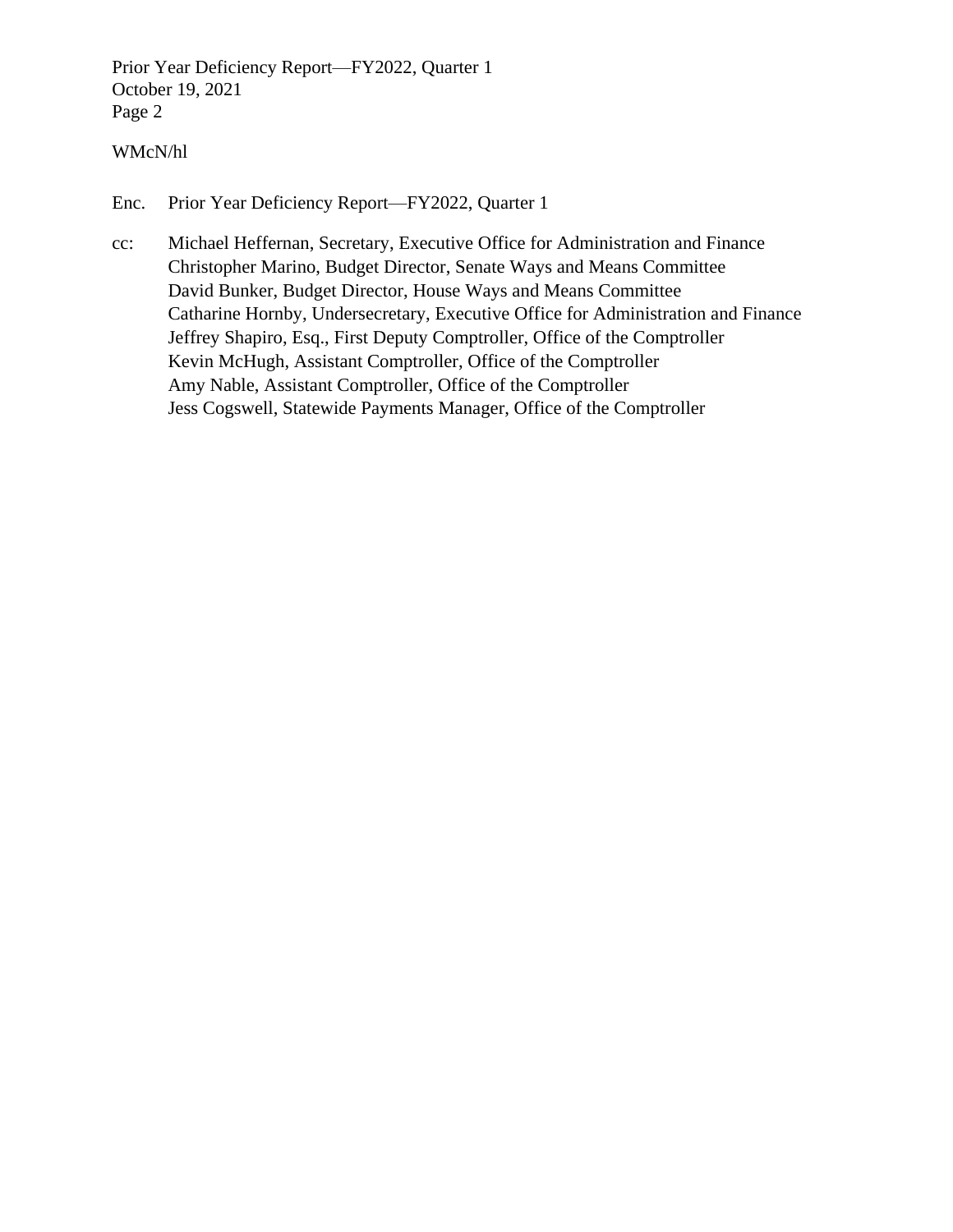## <span id="page-2-0"></span>**Paid Prior Year Deficiency Report Through the First Quarter of Fiscal Year 2022**

*12-Oct-21*

|            | <b>DEPT APPROP</b> | <b>DEPT DOC ID</b>                |            | <b>CTR DOC ID</b> |                                |                  | <b>OBJECT</b><br><b>CLASS</b> | <b>AMOUNT</b> | <b>WARRANT</b><br><b>NUMBER</b><br><b>OR</b><br><b>PAYROLL</b><br><b>DATE</b> |
|------------|--------------------|-----------------------------------|------------|-------------------|--------------------------------|------------------|-------------------------------|---------------|-------------------------------------------------------------------------------|
| <b>CNB</b> | 10700840           |                                   |            |                   |                                |                  |                               |               |                                                                               |
|            |                    | PRC CNB 1000 INTF2022PYDCNB020001 | <b>GXM</b> | <b>CTR</b>        | 9905 INTF2022PYDCNB020001      |                  | UU                            | \$6,368.02    | M <sub>02</sub>                                                               |
|            |                    |                                   |            |                   | <b>Total for Appropriation</b> | 10700840         |                               | \$6,368.02    |                                                                               |
|            |                    |                                   |            |                   |                                | <b>Total CNB</b> |                               | \$6,368.02    |                                                                               |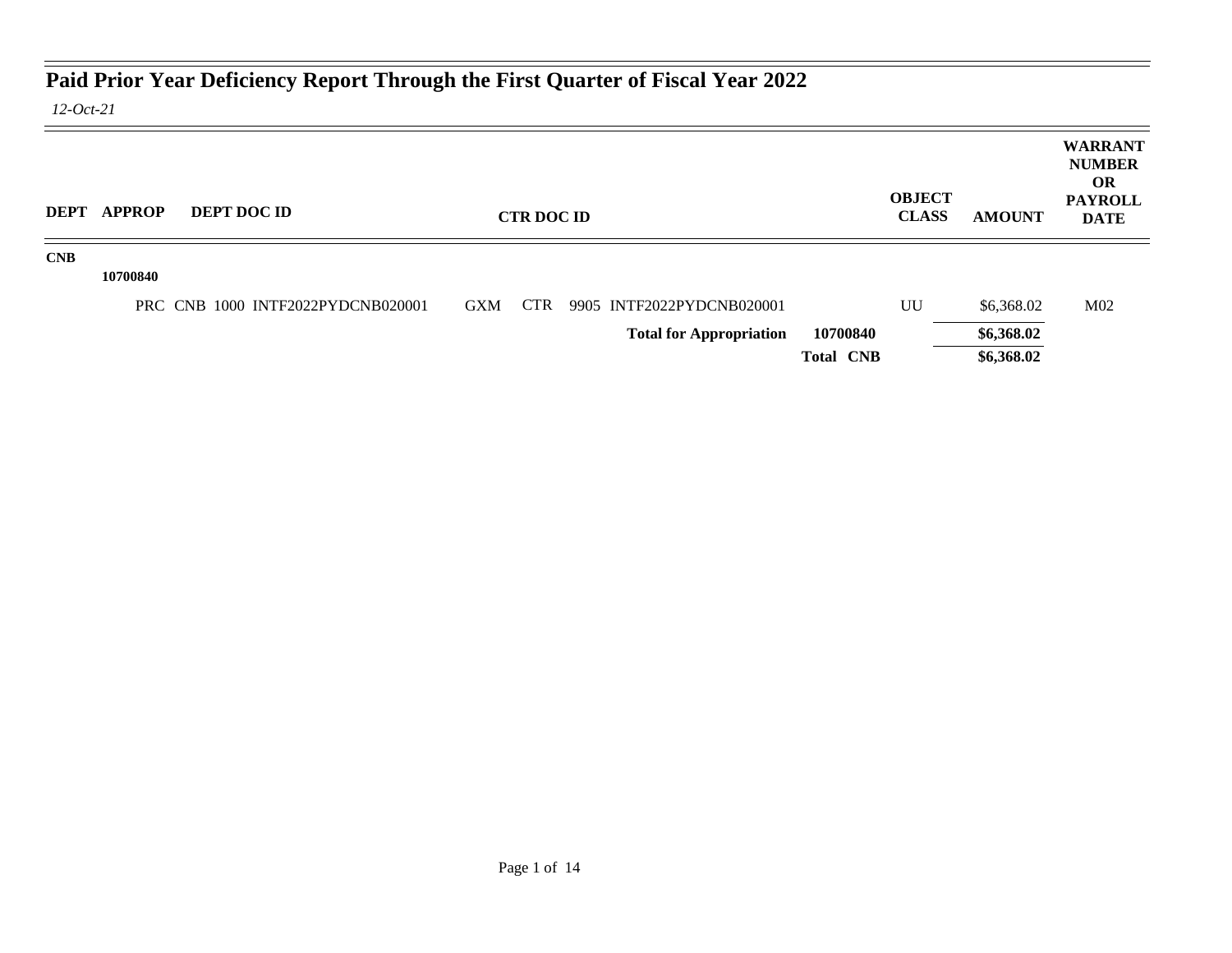| <b>DEPT</b> | <b>APPROP</b> | DEPT DOC ID |                                   |            | <b>CTR DOC ID</b> |                                |                  | <b>OBJECT</b><br><b>CLASS</b> | <b>AMOUNT</b> | <b>WARRANT</b><br><b>NUMBER</b><br><b>OR</b><br><b>PAYROLL</b><br><b>DATE</b> |
|-------------|---------------|-------------|-----------------------------------|------------|-------------------|--------------------------------|------------------|-------------------------------|---------------|-------------------------------------------------------------------------------|
| <b>DCR</b>  |               |             |                                   |            |                   |                                |                  |                               |               |                                                                               |
|             | 28000100      |             |                                   |            |                   |                                |                  |                               |               |                                                                               |
|             |               |             | PRC DCR 2200 INTF2022PYDDCR030001 | <b>GXM</b> | CTR               | 9905 INTF2022PYDDCR030001      |                  | FF                            | \$146.79      | M <sub>03</sub>                                                               |
|             |               |             | PRC DCR 2200 INTF2022PYDDCR030002 | <b>GXM</b> | CTR               | 9905 INTF2022PYDDCR030002      |                  | FF                            | \$97.86       | M <sub>03</sub>                                                               |
|             |               |             |                                   |            |                   | <b>Total for Appropriation</b> | 28000100         |                               | \$244.65      |                                                                               |
|             |               |             |                                   |            |                   |                                | <b>Total DCR</b> |                               | \$244.65      |                                                                               |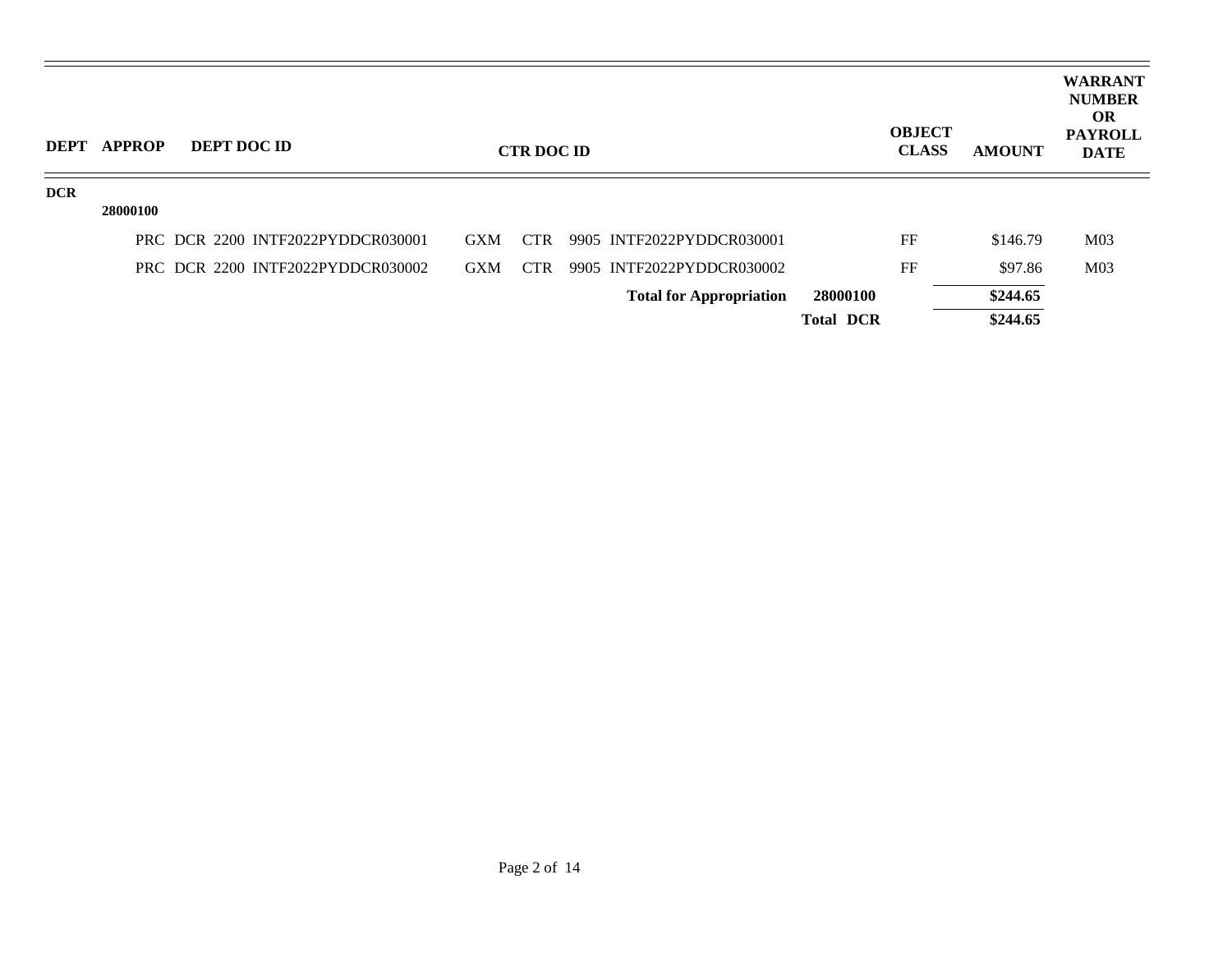| <b>DEPT</b> | <b>APPROP</b> | DEPT DOC ID |                                   |            | <b>CTR DOC ID</b> |                                |                  | <b>OBJECT</b><br><b>CLASS</b> | <b>AMOUNT</b> | <b>WARRANT</b><br><b>NUMBER</b><br><b>OR</b><br><b>PAYROLL</b><br><b>DATE</b> |
|-------------|---------------|-------------|-----------------------------------|------------|-------------------|--------------------------------|------------------|-------------------------------|---------------|-------------------------------------------------------------------------------|
| <b>DMR</b>  |               |             |                                   |            |                   |                                |                  |                               |               |                                                                               |
|             | 59111003      |             |                                   |            |                   |                                |                  |                               |               |                                                                               |
|             |               |             | PRC DMR 3301 INTF2022PYDDMR03B008 | <b>GXM</b> | <b>CTR</b>        | 9905 INTF2022PYDDMR03B008      |                  | <b>NN</b>                     | \$365.00      | M <sub>03</sub>                                                               |
|             |               |             | PRM DMR 6660 INTF2022PYDDMR03C001 | <b>GXM</b> | <b>CTR</b>        | 9905 INTF2022PYDDMR03C001      |                  | LL                            | \$76.68       | M <sub>03</sub>                                                               |
|             |               |             | PRM DMR 6660 INTF2022PYDDMR03C002 | <b>GXM</b> | <b>CTR</b>        | 9905 INTF2022PYDDMR03C002      |                  | LL                            | \$76.68       | M <sub>03</sub>                                                               |
|             |               |             |                                   |            |                   | <b>Total for Appropriation</b> | 59111003         |                               | \$518.36      |                                                                               |
|             | 59202000      |             |                                   |            |                   |                                |                  |                               |               |                                                                               |
|             |               |             | PRC DMR 0105 INTF2022PYDDMR030001 | <b>GXM</b> | <b>CTR</b>        | 9905 INTF2022PYDDMR030001      |                  | MM                            | \$6,971.49    | M <sub>03</sub>                                                               |
|             |               |             |                                   |            |                   | <b>Total for Appropriation</b> | 59202000         |                               | \$6,971.49    |                                                                               |
|             | 59202010      |             |                                   |            |                   |                                |                  |                               |               |                                                                               |
|             |               |             | PRC DMR 3700 INTF2022PYDDMR03B001 | <b>GXM</b> | <b>CTR</b>        | 9905 INTF2022PYDDMR03B001      |                  | GG                            | \$392.95      | M <sub>03</sub>                                                               |
|             |               |             | PRC DMR 3700 INTF2022PYDDMR03B002 | <b>GXM</b> | <b>CTR</b>        | 9905 INTF2022PYDDMR03B002      |                  | GG                            | \$228.21      | M <sub>03</sub>                                                               |
|             |               |             | PRC DMR 3700 INTF2022PYDDMR03B003 | <b>GXM</b> | <b>CTR</b>        | 9905 INTF2022PYDDMR03B003      |                  | GG                            | \$267.14      | M <sub>03</sub>                                                               |
|             |               |             | PRC DMR 3700 INTF2022PYDDMR03B004 | <b>GXM</b> | <b>CTR</b>        | 9905 INTF2022PYDDMR03B004      |                  | GG                            | \$319.23      | M <sub>03</sub>                                                               |
|             |               |             | PRC DMR 3700 INTF2022PYDDMR03B005 | <b>GXM</b> | <b>CTR</b>        | 9905 INTF2022PYDDMR03B005      |                  | GG                            | \$802.33      | M <sub>03</sub>                                                               |
|             |               |             | PRC DMR 3700 INTF2022PYDDMR03B006 | <b>GXM</b> | <b>CTR</b>        | 9905 INTF2022PYDDMR03B006      |                  | GG                            | \$219.42      | M <sub>03</sub>                                                               |
|             |               |             | PRC DMR 3700 INTF2022PYDDMR03B007 | <b>GXM</b> | <b>CTR</b>        | 9905 INTF2022PYDDMR03B007      |                  | GG                            | \$268.25      | M <sub>03</sub>                                                               |
|             |               |             | PRC DMR 3700 INTF2022PYDDMR03B009 | <b>GXM</b> | <b>CTR</b>        | 9905 INTF2022PYDDMR03B009      |                  | FF                            | \$123.76      | M <sub>03</sub>                                                               |
|             |               |             |                                   |            |                   | <b>Total for Appropriation</b> | 59202010         |                               | \$2,621.29    |                                                                               |
|             |               |             |                                   |            |                   |                                | <b>Total DMR</b> |                               | \$10,111.14   |                                                                               |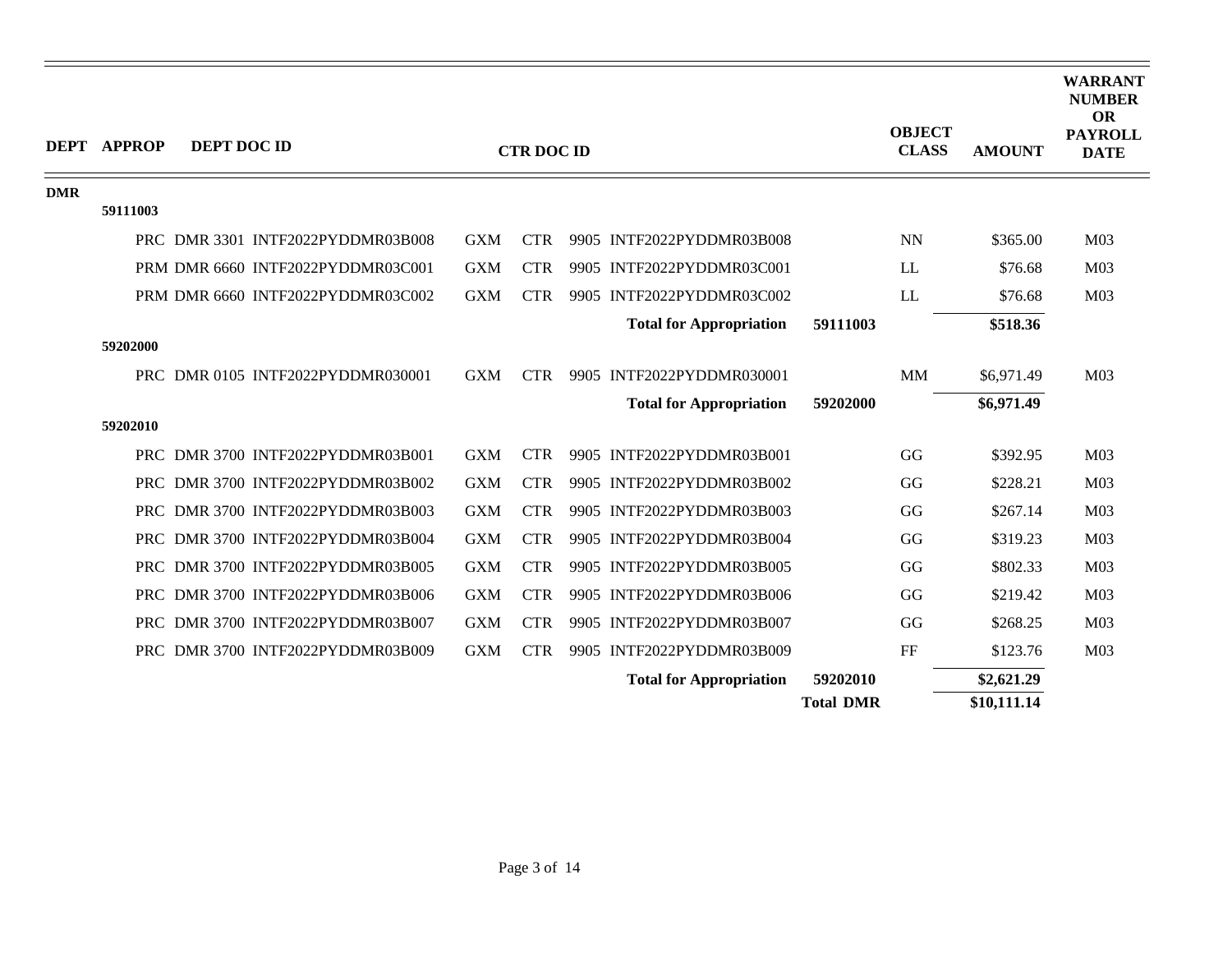| <b>DEPT</b> | <b>APPROP</b> | <b>DEPT DOC ID</b>                |            | <b>CTR DOC ID</b> |                                |                     | <b>OBJECT</b><br><b>CLASS</b> | <b>AMOUNT</b> | <b>WARRANT</b><br><b>NUMBER</b><br><b>OR</b><br><b>PAYROLL</b><br><b>DATE</b> |
|-------------|---------------|-----------------------------------|------------|-------------------|--------------------------------|---------------------|-------------------------------|---------------|-------------------------------------------------------------------------------|
| <b>EHS</b>  |               |                                   |            |                   |                                |                     |                               |               |                                                                               |
|             | 40000300      |                                   |            |                   |                                |                     |                               |               |                                                                               |
|             |               | PRC EHS 6811 INTF2022PYDEHS03A001 | <b>GXM</b> | <b>CTR</b>        | 9905 INTF2022PYDEHS03A001      |                     | GG                            | \$97.06       | M <sub>03</sub>                                                               |
|             |               | PRC EHS 6811 INTF2022PYDEHS03A002 | <b>GXM</b> | <b>CTR</b>        | 9905 INTF2022PYDEHS03A002      |                     | GG                            | \$106.41      | M <sub>03</sub>                                                               |
|             |               | PRC EHS 6811 INTF2022PYDEHS03A003 | <b>GXM</b> | CTR.              | 9905 INTF2022PYDEHS03A003      |                     | GG                            | \$99.21       | M <sub>03</sub>                                                               |
|             |               | PRC EHS 6811 INTF2022PYDEHS03A004 | <b>GXM</b> | <b>CTR</b>        | 9905 INTF2022PYDEHS03A004      |                     | GG                            | \$152.20      | M <sub>03</sub>                                                               |
|             |               | PRC EHS 6811 INTF2022PYDEHS03A005 | <b>GXM</b> | <b>CTR</b>        | 9905 INTF2022PYDEHS03A005      |                     | GG                            | \$110.01      | M <sub>03</sub>                                                               |
|             |               |                                   |            |                   | <b>Total for Appropriation</b> | 40000300            |                               | \$564.89      |                                                                               |
|             |               |                                   |            |                   |                                | <b>EHS</b><br>Total |                               | \$564.89      |                                                                               |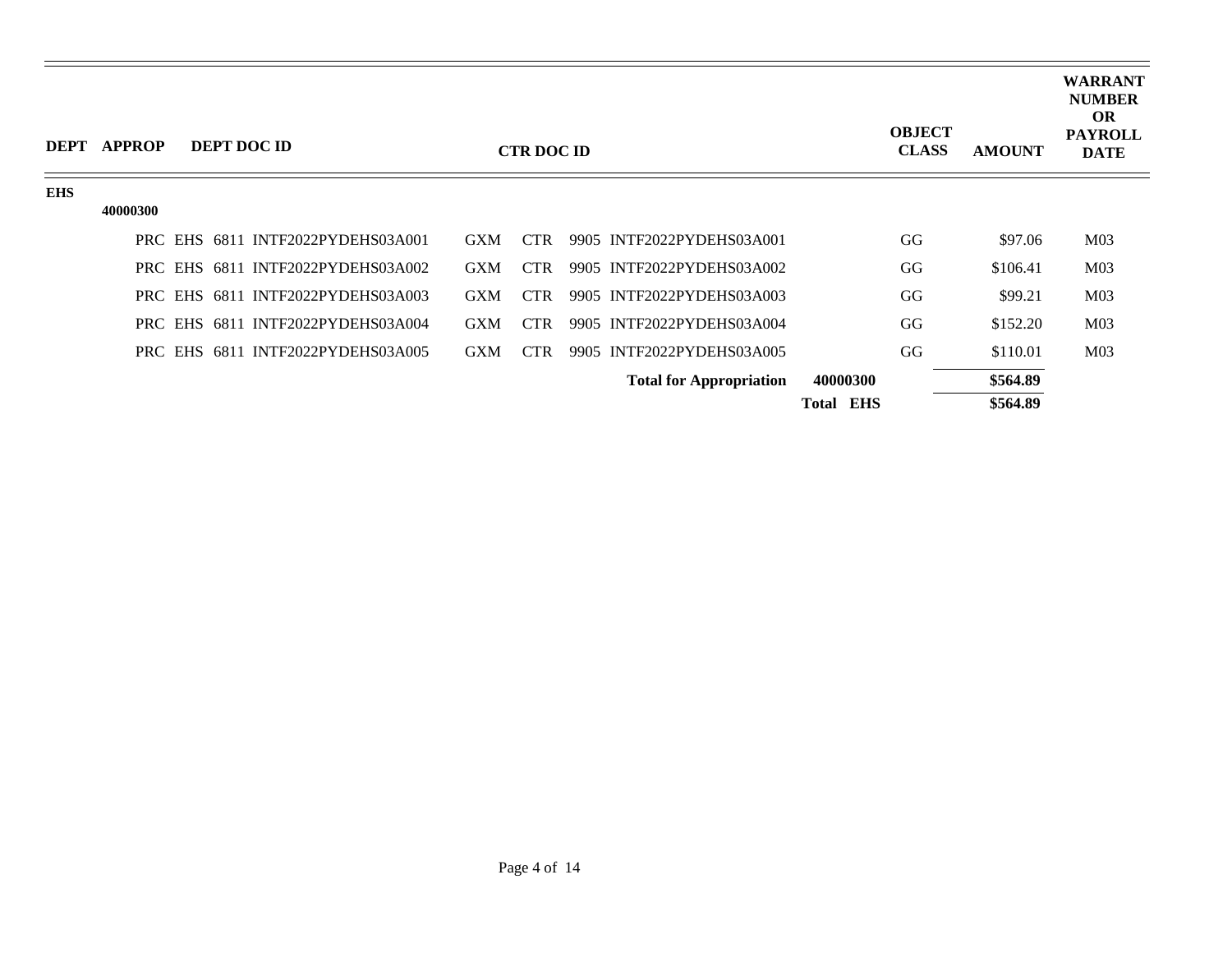|            | DEPT APPROP | <b>DEPT DOC ID</b>      | <b>CTR DOC ID</b> |                                |                  | <b>OBJECT</b><br><b>CLASS</b><br><b>AMOUNT</b> | <b>WARRANT</b><br><b>NUMBER</b><br><b>OR</b><br><b>PAYROLL</b><br><b>DATE</b> |
|------------|-------------|-------------------------|-------------------|--------------------------------|------------------|------------------------------------------------|-------------------------------------------------------------------------------|
| <b>PAR</b> |             |                         |                   |                                |                  |                                                |                                                                               |
|            | 89500001    |                         |                   |                                |                  |                                                |                                                                               |
|            |             | PAR 1000 EMPLOYEE REIMB | PRLNP CTR         | 9905 EMPL 020210911110987      | <b>BB</b>        | \$110.70                                       | 9/15/2021                                                                     |
|            |             | PAR 1000 EMPLOYEE REIMB | PRLNP CTR         | 9905 EMPL 020210911110987      | <b>BB</b>        | \$58.50                                        | 9/15/2021                                                                     |
|            |             |                         |                   | <b>Total for Appropriation</b> | 89500001         | \$169.20                                       |                                                                               |
|            |             |                         |                   |                                | <b>Total PAR</b> | \$169.20                                       |                                                                               |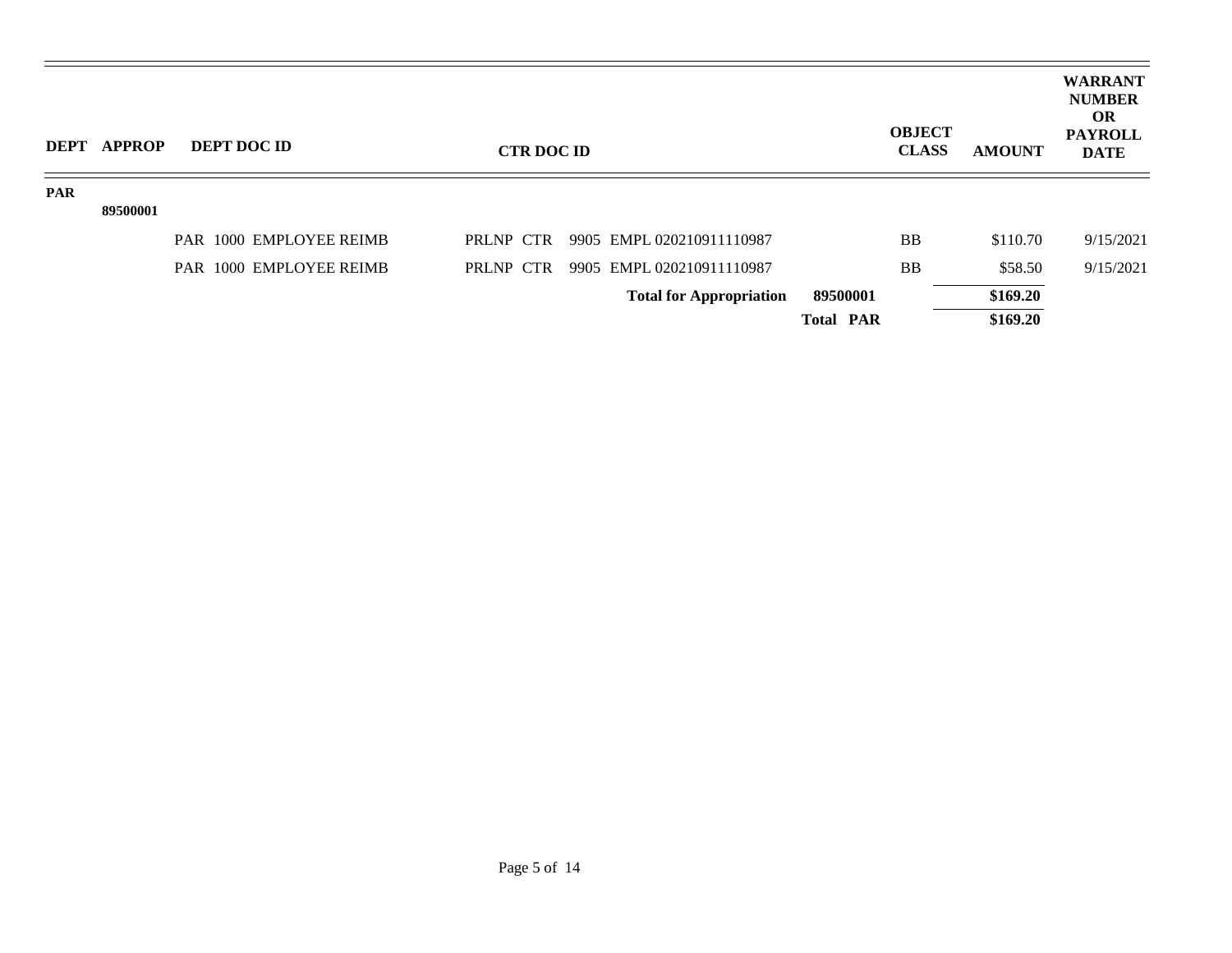|            | <b>DEPT APPROP</b><br>DEPT DOC ID |                                   |            | <b>CTR DOC ID</b> |                               | <b>OBJECT</b><br><b>CLASS</b> | <b>AMOUNT</b> | <b>WARRANT</b><br><b>NUMBER</b><br><b>OR</b><br><b>PAYROLL</b><br><b>DATE</b> |
|------------|-----------------------------------|-----------------------------------|------------|-------------------|-------------------------------|-------------------------------|---------------|-------------------------------------------------------------------------------|
| <b>POL</b> |                                   |                                   |            |                   |                               |                               |               |                                                                               |
|            | 81001001                          |                                   |            |                   |                               |                               |               |                                                                               |
|            |                                   | GAX POL 3700 INTF2022PYDPOL030001 | GXM        |                   | CTR 9905 INTF2022PYDPOL030001 | <b>DD</b>                     | \$188.68      | M <sub>03</sub>                                                               |
|            |                                   | GAX POL 3700 INTF2022PYDPOL030002 | <b>GXM</b> | <b>CTR</b>        | 9905 INTF2022PYDPOL030002     | <b>DD</b>                     | \$58.31       | M <sub>03</sub>                                                               |
|            |                                   | GAX POL 3700 INTF2022PYDPOL030003 | <b>GXM</b> | <b>CTR</b>        | 9905 INTF2022PYDPOL030003     | <b>DD</b>                     | \$33.88       | M <sub>03</sub>                                                               |
|            |                                   | GAX POL 3700 INTF2022PYDPOL030004 | <b>GXM</b> | <b>CTR</b>        | 9905 INTF2022PYDPOL030004     | DD                            | \$89.92       | M <sub>03</sub>                                                               |
|            |                                   | GAX POL 3700 INTF2022PYDPOL030005 | <b>GXM</b> | <b>CTR</b>        | 9905 INTF2022PYDPOL030005     | DD                            | \$89.92       | M <sub>03</sub>                                                               |
|            |                                   | GAX POL 3700 INTF2022PYDPOL030006 | <b>GXM</b> | <b>CTR</b>        | 9905 INTF2022PYDPOL030006     | <b>DD</b>                     | \$56.02       | M <sub>03</sub>                                                               |
|            |                                   | GAX POL 3700 INTF2022PYDPOL030007 | <b>GXM</b> | <b>CTR</b>        | 9905 INTF2022PYDPOL030007     | <b>DD</b>                     | \$132.82      | M <sub>03</sub>                                                               |
|            |                                   | GAX POL 3700 INTF2022PYDPOL030008 | <b>GXM</b> | <b>CTR</b>        | 9905 INTF2022PYDPOL030008     | DD                            | \$81.93       | M <sub>03</sub>                                                               |
|            |                                   | GAX POL 3700 INTF2022PYDPOL030009 | <b>GXM</b> | <b>CTR</b>        | 9905 INTF2022PYDPOL030009     | <b>DD</b>                     | \$98.77       | M <sub>03</sub>                                                               |
|            |                                   | GAX POL 3700 INTF2022PYDPOL030010 | <b>GXM</b> | <b>CTR</b>        | 9905 INTF2022PYDPOL030010     | <b>DD</b>                     | \$266.65      | M <sub>03</sub>                                                               |
|            |                                   | GAX POL 3700 INTF2022PYDPOL030011 | <b>GXM</b> | <b>CTR</b>        | 9905 INTF2022PYDPOL030011     | <b>DD</b>                     | \$127.50      | M <sub>03</sub>                                                               |
|            |                                   | GAX POL 3700 INTF2022PYDPOL030012 | <b>GXM</b> | <b>CTR</b>        | 9905 INTF2022PYDPOL030012     | DD                            | \$49.46       | M <sub>03</sub>                                                               |
|            |                                   | GAX POL 3700 INTF2022PYDPOL030013 | <b>GXM</b> | <b>CTR</b>        | 9905 INTF2022PYDPOL030013     | D <sub>D</sub>                | \$142.67      | M <sub>03</sub>                                                               |
|            |                                   | GAX POL 3700 INTF2022PYDPOL030014 | <b>GXM</b> | <b>CTR</b>        | 9905 INTF2022PYDPOL030014     | DD                            | \$176.76      | M <sub>03</sub>                                                               |
|            |                                   | GAX POL 3700 INTF2022PYDPOL030015 | <b>GXM</b> | <b>CTR</b>        | 9905 INTF2022PYDPOL030015     | DD                            | \$158.86      | M <sub>03</sub>                                                               |
|            |                                   | GAX POL 3700 INTF2022PYDPOL030016 | <b>GXM</b> | <b>CTR</b>        | 9905 INTF2022PYDPOL030016     | <b>DD</b>                     | \$75.36       | M <sub>03</sub>                                                               |
|            |                                   | GAX POL 3700 INTF2022PYDPOL030017 | <b>GXM</b> | <b>CTR</b>        | 9905 INTF2022PYDPOL030017     | <b>DD</b>                     | \$86.17       | M <sub>03</sub>                                                               |
|            |                                   | GAX POL 3700 INTF2022PYDPOL030018 | <b>GXM</b> | <b>CTR</b>        | 9905 INTF2022PYDPOL030018     | <b>DD</b>                     | \$291.33      | M <sub>03</sub>                                                               |
|            |                                   | GAX POL 3700 INTF2022PYDPOL030019 | <b>GXM</b> | <b>CTR</b>        | 9905 INTF2022PYDPOL030019     | <b>DD</b>                     | \$683.50      | M <sub>03</sub>                                                               |
|            |                                   | GAX POL 3700 INTF2022PYDPOL030020 | <b>GXM</b> | <b>CTR</b>        | 9905 INTF2022PYDPOL030020     | <b>DD</b>                     | \$66.15       | M <sub>03</sub>                                                               |
|            |                                   | GAX POL 3700 INTF2022PYDPOL030021 | <b>GXM</b> | <b>CTR</b>        | 9905 INTF2022PYDPOL030021     | <b>DD</b>                     | \$66.15       | M <sub>03</sub>                                                               |
|            |                                   | PRC POL 1720 INTF2022PYDPOL030022 | <b>GXM</b> | <b>CTR</b>        | 9905 INTF2022PYDPOL030022     | $\mathbf{J}\mathbf{J}$        | \$276.50      | M <sub>03</sub>                                                               |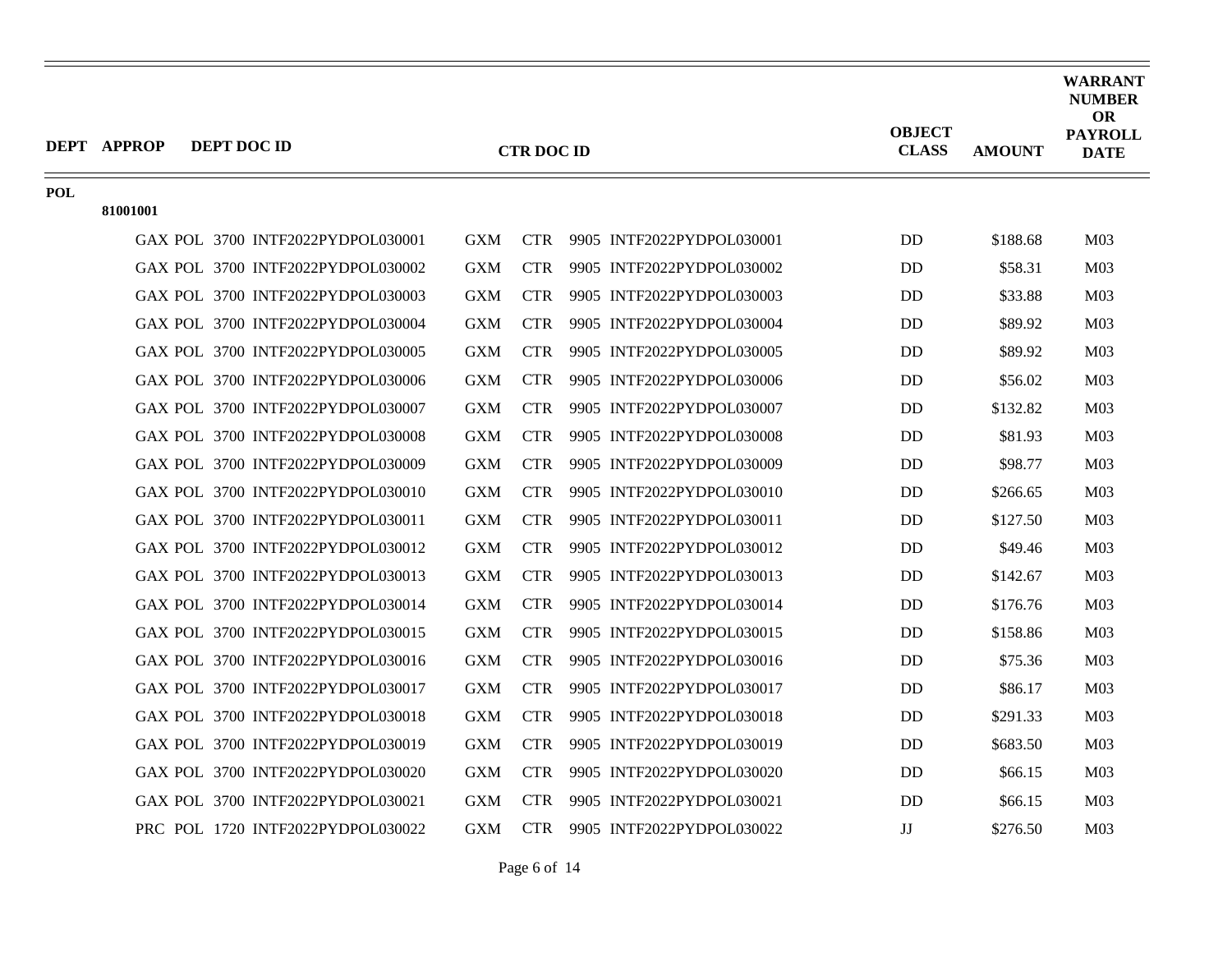| <b>DEPT APPROP</b> | DEPT DOC ID                       |            | <b>CTR DOC ID</b> |                                |                  | <b>OBJECT</b><br><b>CLASS</b> | <b>AMOUNT</b> | <b>WARRANT</b><br><b>NUMBER</b><br><b>OR</b><br><b>PAYROLL</b><br><b>DATE</b> |
|--------------------|-----------------------------------|------------|-------------------|--------------------------------|------------------|-------------------------------|---------------|-------------------------------------------------------------------------------|
|                    | PRC POL 3700 INTF2022PYDPOL030023 | <b>GXM</b> | <b>CTR</b>        | 9905 INTF2022PYDPOL030023      | EE               |                               | \$89.99       | M <sub>03</sub>                                                               |
|                    | PRC POL 5010 INTF2022PYDPOL030024 | <b>GXM</b> | <b>CTR</b>        | 9905 INTF2022PYDPOL030024      | EE               |                               | \$208.64      | M <sub>03</sub>                                                               |
|                    | GAX POL 3700 INTF2022PYDPOL030025 | <b>GXM</b> | <b>CTR</b>        | 9905 INTF2022PYDPOL030025      | RR               |                               | \$15,561.23   | M <sub>03</sub>                                                               |
|                    | GAX POL 3412 INTF2022PYDPOL030026 | <b>GXM</b> | <b>CTR</b>        | 9905 INTF2022PYDPOL030026      | GG               |                               | \$433.04      | M <sub>03</sub>                                                               |
|                    | GAX POL 3412 INTF2022PYDPOL030027 | <b>GXM</b> | <b>CTR</b>        | 9905 INTF2022PYDPOL030027      | GG               |                               | \$299.21      | M <sub>03</sub>                                                               |
|                    | GAX POL 3412 INTF2022PYDPOL030028 | <b>GXM</b> | <b>CTR</b>        | 9905 INTF2022PYDPOL030028      | GG               |                               | \$356.54      | M <sub>03</sub>                                                               |
|                    | GAX POL 3501 INTF2022PYDPOL030029 | <b>GXM</b> | <b>CTR</b>        | 9905 INTF2022PYDPOL030029      | GG               |                               | \$11,759.85   | M <sub>03</sub>                                                               |
|                    | GAX POL 3501 INTF2022PYDPOL030030 | <b>GXM</b> | <b>CTR</b>        | 9905 INTF2022PYDPOL030030      | GG               |                               | \$7,112.96    | M <sub>03</sub>                                                               |
|                    | GAX POL 3700 INTF2022PYDPOL030031 | <b>GXM</b> | <b>CTR</b>        | 9905 INTF2022PYDPOL030031      | DD               |                               | \$5.00        | M <sub>03</sub>                                                               |
|                    | GAX POL 3700 INTF2022PYDPOL030032 | <b>GXM</b> | <b>CTR</b>        | 9905 INTF2022PYDPOL030032      | DD               |                               | \$110.00      | M <sub>03</sub>                                                               |
|                    | GAX POL 3700 INTF2022PYDPOL030033 | <b>GXM</b> | <b>CTR</b>        | 9905 INTF2022PYDPOL030033      | DD               |                               | \$42.00       | M <sub>03</sub>                                                               |
|                    | PRC POL 3900 INTF2022PYDPOL030034 | <b>GXM</b> | <b>CTR</b>        | 9905 INTF2022PYDPOL030034      | LL               |                               | \$166.13      | M <sub>03</sub>                                                               |
|                    | PRC POL 3900 INTF2022PYDPOL030035 | <b>GXM</b> | <b>CTR</b>        | 9905 INTF2022PYDPOL030035      | LL               |                               | \$169.34      | M <sub>03</sub>                                                               |
|                    | PRC POL 3900 INTF2022PYDPOL030036 | <b>GXM</b> | <b>CTR</b>        | 9905 INTF2022PYDPOL030036      | LL               |                               | \$55.79       | M <sub>03</sub>                                                               |
|                    | PRC POL 3900 INTF2022PYDPOL030037 | <b>GXM</b> | <b>CTR</b>        | 9905 INTF2022PYDPOL030037      | <b>LL</b>        |                               | \$33.64       | M <sub>03</sub>                                                               |
|                    | PRC POL 3900 INTF2022PYDPOL030038 | <b>GXM</b> | <b>CTR</b>        | 9905 INTF2022PYDPOL030038      | <b>LL</b>        |                               | \$65.98       | M <sub>03</sub>                                                               |
|                    | PRC POL 3900 INTF2022PYDPOL030039 | <b>GXM</b> | <b>CTR</b>        | 9905 INTF2022PYDPOL030039      | LL               |                               | \$79.61       | M <sub>03</sub>                                                               |
|                    | PRC POL 5010 INTF2022PYDPOL030040 | <b>GXM</b> | <b>CTR</b>        | 9905 INTF2022PYDPOL030040      | EE               |                               | \$1,572.58    | M <sub>03</sub>                                                               |
|                    |                                   |            |                   | <b>Total for Appropriation</b> | 81001001         |                               | \$41,418.84   |                                                                               |
|                    |                                   |            |                   |                                | <b>Total POL</b> |                               | \$41,418.84   |                                                                               |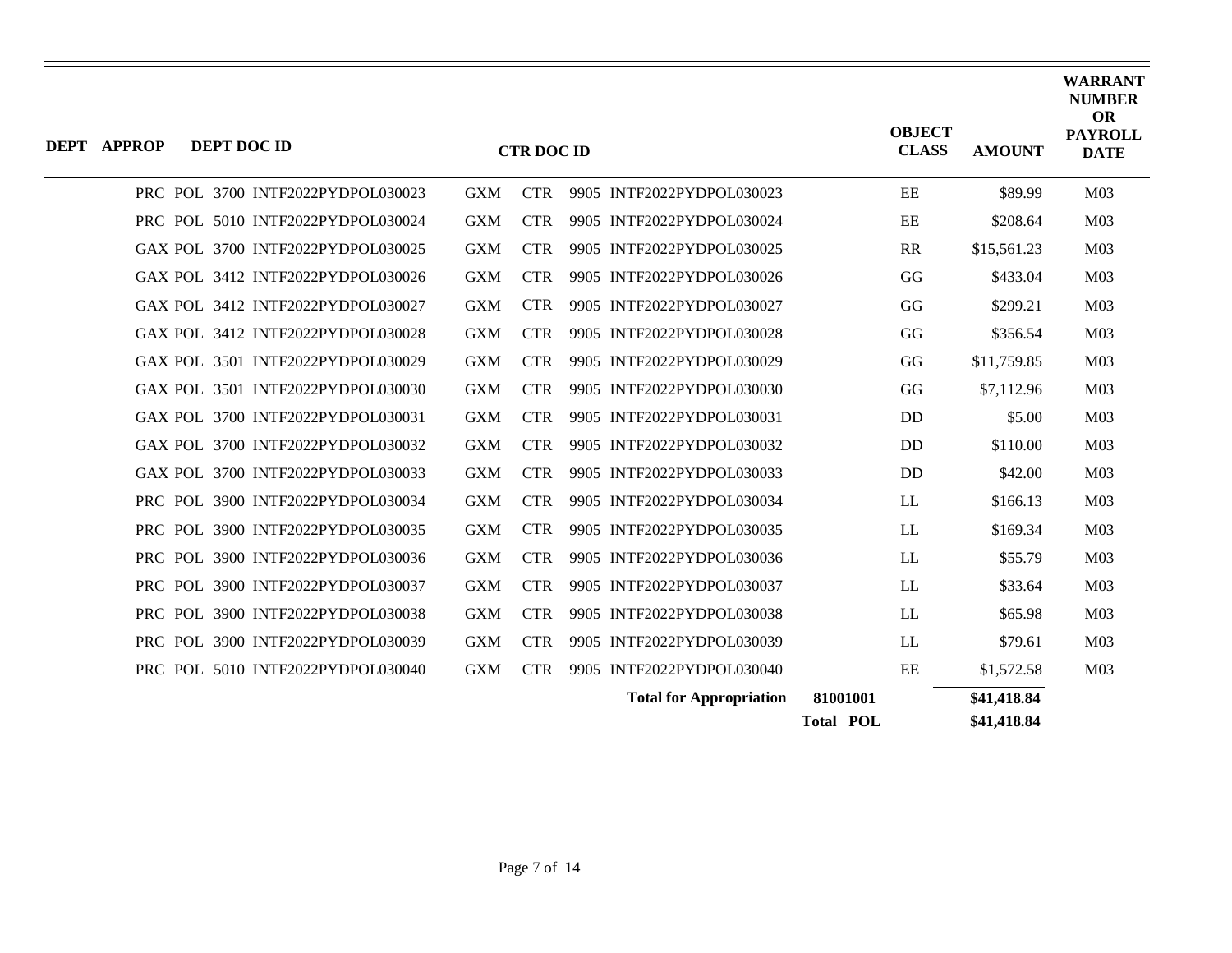| <b>DEPT</b> | <b>APPROP</b> |  | DEPT DOC ID                       |            | <b>CTR DOC ID</b> |                                |                  | <b>OBJECT</b><br><b>CLASS</b> | <b>AMOUNT</b> | <b>WARRANT</b><br><b>NUMBER</b><br><b>OR</b><br><b>PAYROLL</b><br><b>DATE</b> |
|-------------|---------------|--|-----------------------------------|------------|-------------------|--------------------------------|------------------|-------------------------------|---------------|-------------------------------------------------------------------------------|
| <b>SDA</b>  |               |  |                                   |            |                   |                                |                  |                               |               |                                                                               |
|             | 89107110      |  |                                   |            |                   |                                |                  |                               |               |                                                                               |
|             |               |  | GAX SDA 1000 INTF2022PYDSDA020001 | <b>GXM</b> | <b>CTR</b>        | 9905 INTF2022PYDSDA020001      |                  | GG                            | \$115.10      | M <sub>03</sub>                                                               |
|             |               |  | GAX SDA 1000 INTF2022PYDSDA020002 | <b>GXM</b> | <b>CTR</b>        | 9905 INTF2022PYDSDA020002      |                  | GG                            | \$75.66       | M <sub>03</sub>                                                               |
|             | <b>INP</b>    |  | SDA 1000 INTF2022PYDSDA020003     | <b>GXM</b> | CTR.              | 9905 INTF2022PYDSDA020003      |                  | UU                            | \$39.99       | M <sub>03</sub>                                                               |
|             | INP           |  | SDA 1000 INTF2022PYDSDA020004     | <b>GXM</b> | <b>CTR</b>        | 9905 INTF2022PYDSDA020004      |                  | UU                            | \$39.99       | M <sub>03</sub>                                                               |
|             | <b>INP</b>    |  | SDA 1000 INTF2022PYDSDA020005     | <b>GXM</b> | <b>CTR</b>        | 9905 INTF2022PYDSDA020005      |                  | UU                            | \$39.99       | M <sub>03</sub>                                                               |
|             | INP           |  | SDA 1000 INTF2022PYDSDA020006     | <b>GXM</b> | <b>CTR</b>        | 9905 INTF2022PYDSDA020006      |                  | UU                            | \$39.99       | M <sub>03</sub>                                                               |
|             | <b>INP</b>    |  | SDA 1000 INTF2022PYDSDA020007     | <b>GXM</b> | <b>CTR</b>        | 9905 INTF2022PYDSDA020007      |                  | UU                            | \$39.99       | M <sub>03</sub>                                                               |
|             |               |  |                                   |            |                   | <b>Total for Appropriation</b> | 89107110         |                               | \$390.71      |                                                                               |
|             |               |  |                                   |            |                   |                                | <b>Total SDA</b> |                               | \$390.71      |                                                                               |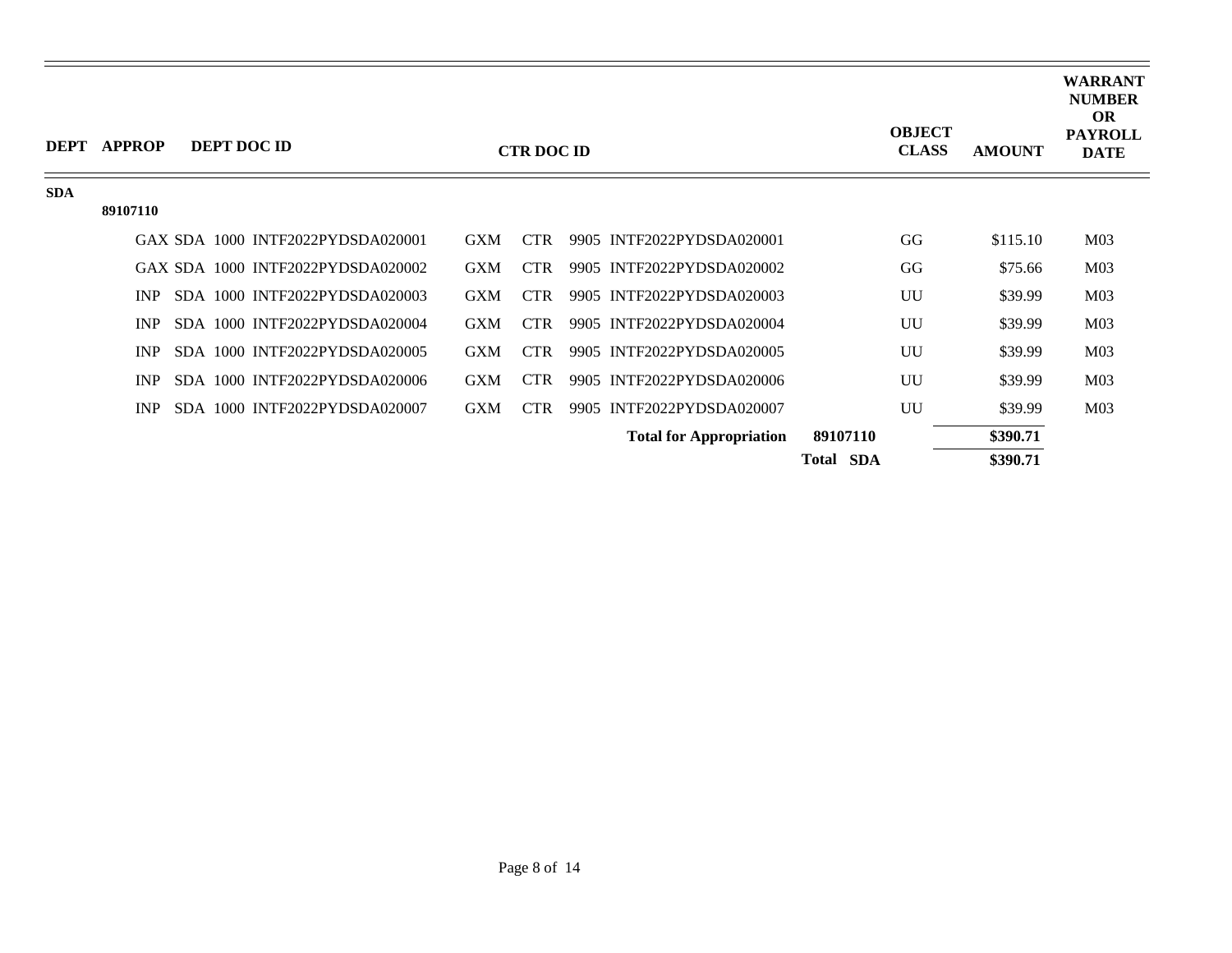| <b>DEPT</b> | <b>APPROP</b> |  | DEPT DOC ID                       |            | <b>CTR DOC ID</b> |                                |                  | <b>OBJECT</b><br><b>CLASS</b> | <b>AMOUNT</b> | <b>WARRANT</b><br><b>NUMBER</b><br><b>OR</b><br><b>PAYROLL</b><br><b>DATE</b> |
|-------------|---------------|--|-----------------------------------|------------|-------------------|--------------------------------|------------------|-------------------------------|---------------|-------------------------------------------------------------------------------|
| <b>SDE</b>  |               |  |                                   |            |                   |                                |                  |                               |               |                                                                               |
|             | 89100619      |  |                                   |            |                   |                                |                  |                               |               |                                                                               |
|             |               |  | PRC SDE 1000 INTF2022PYDSDE030001 | <b>GXM</b> | <b>CTR</b>        | 9905 INTF2022PYDSDE030001      |                  | UU                            | \$1,500.00    | M <sub>03</sub>                                                               |
|             |               |  | PRC SDE 1000 INTF2022PYDSDE030002 | <b>GXM</b> | <b>CTR</b>        | 9905 INTF2022PYDSDE030002      |                  | UU                            | \$679.00      | M <sub>03</sub>                                                               |
|             |               |  |                                   |            |                   | <b>Total for Appropriation</b> | 89100619         |                               | \$2,179.00    |                                                                               |
|             |               |  |                                   |            |                   |                                | <b>Total SDE</b> |                               | \$2,179.00    |                                                                               |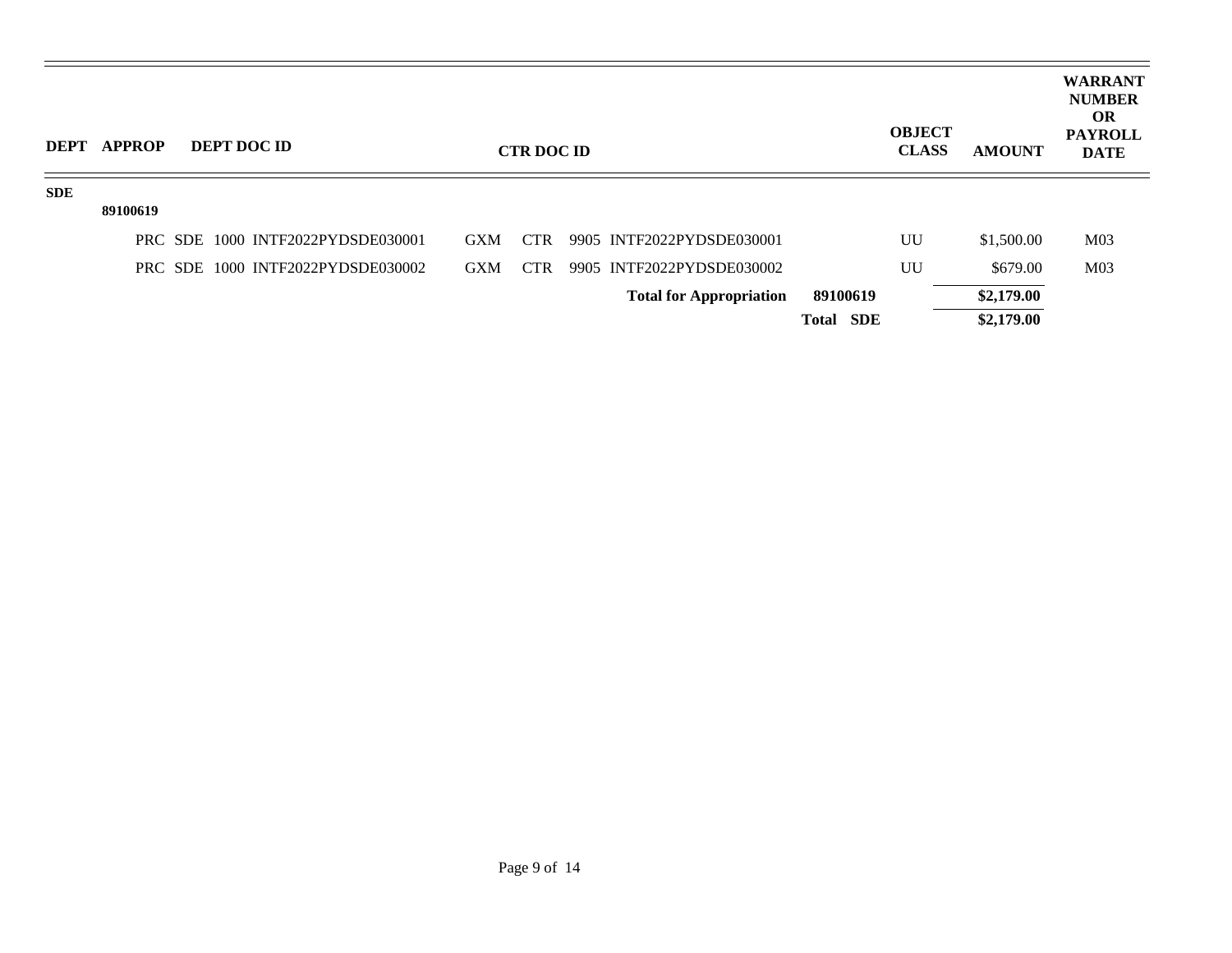|            | <b>DEPT APPROP</b> | DEPT DOC ID                       |            | <b>CTR DOC ID</b> |                           | <b>OBJECT</b><br><b>CLASS</b> | <b>AMOUNT</b> | <b>WARRANT</b><br><b>NUMBER</b><br><b>OR</b><br><b>PAYROLL</b><br><b>DATE</b> |
|------------|--------------------|-----------------------------------|------------|-------------------|---------------------------|-------------------------------|---------------|-------------------------------------------------------------------------------|
| <b>SDS</b> | 89108800           |                                   |            |                   |                           |                               |               |                                                                               |
|            |                    | PRC SDS 1000 INTF2022PYDSDS020001 | <b>GXM</b> | <b>CTR</b>        | 9905 INTF2022PYDSDS020001 | FF                            | \$27.69       | M <sub>03</sub>                                                               |
|            |                    | PRC SDS 1000 INTF2022PYDSDS020002 | <b>GXM</b> | <b>CTR</b>        | 9905 INTF2022PYDSDS020002 | FF                            | \$143.96      | M <sub>03</sub>                                                               |
|            |                    | PRC SDS 1000 INTF2022PYDSDS020003 | <b>GXM</b> | <b>CTR</b>        | 9905 INTF2022PYDSDS020003 | FF                            | \$143.96      | M <sub>03</sub>                                                               |
|            |                    | PRC SDS 1000 INTF2022PYDSDS020004 | <b>GXM</b> | <b>CTR</b>        | 9905 INTF2022PYDSDS020004 | FF                            | \$143.96      | M <sub>03</sub>                                                               |
|            |                    | PRC SDS 1000 INTF2022PYDSDS020005 | <b>GXM</b> | <b>CTR</b>        | 9905 INTF2022PYDSDS020005 | FF                            | \$340.98      | M <sub>03</sub>                                                               |
|            |                    | PRC SDS 1000 INTF2022PYDSDS020006 | <b>GXM</b> | <b>CTR</b>        | 9905 INTF2022PYDSDS020006 | FF                            | \$117.35      | M <sub>03</sub>                                                               |
|            |                    | PRC SDS 1000 INTF2022PYDSDS020007 | <b>GXM</b> | <b>CTR</b>        | 9905 INTF2022PYDSDS020007 | FF                            | \$117.35      | M <sub>03</sub>                                                               |
|            |                    |                                   |            |                   |                           |                               |               |                                                                               |
|            |                    | PRC SDS 1000 INTF2022PYDSDS020008 | <b>GXM</b> | <b>CTR</b>        | 9905 INTF2022PYDSDS020008 | FF                            | \$117.35      | M <sub>03</sub>                                                               |
|            |                    | PRC SDS 1000 INTF2022PYDSDS020009 | <b>GXM</b> | <b>CTR</b>        | 9905 INTF2022PYDSDS020009 | FF                            | \$89.66       | M <sub>03</sub>                                                               |
|            |                    | PRC SDS 1000 INTF2022PYDSDS020010 | <b>GXM</b> | <b>CTR</b>        | 9905 INTF2022PYDSDS020010 | FF                            | \$89.66       | M <sub>03</sub>                                                               |
|            |                    | PRC SDS 1000 INTF2022PYDSDS020011 | <b>GXM</b> | <b>CTR</b>        | 9905 INTF2022PYDSDS020011 | FF                            | \$89.66       | M <sub>03</sub>                                                               |
|            |                    | PRC SDS 1000 INTF2022PYDSDS020012 | <b>GXM</b> | <b>CTR</b>        | 9905 INTF2022PYDSDS020012 | FF                            | \$89.66       | M <sub>03</sub>                                                               |
|            |                    | PRC SDS 1000 INTF2022PYDSDS020013 | <b>GXM</b> | <b>CTR</b>        | 9905 INTF2022PYDSDS020013 | FF                            | \$89.66       | M <sub>03</sub>                                                               |
|            |                    | PRC SDS 1000 INTF2022PYDSDS020014 | <b>GXM</b> | <b>CTR</b>        | 9905 INTF2022PYDSDS020014 | FF                            | \$89.66       | M <sub>03</sub>                                                               |
|            |                    | PRC SDS 1000 INTF2022PYDSDS020015 | <b>GXM</b> | <b>CTR</b>        | 9905 INTF2022PYDSDS020015 | FF                            | \$89.66       | M <sub>03</sub>                                                               |
|            |                    | PRC SDS 1000 INTF2022PYDSDS020016 | <b>GXM</b> | <b>CTR</b>        | 9905 INTF2022PYDSDS020016 | FF                            | \$89.66       | M <sub>03</sub>                                                               |
|            |                    | PRC SDS 1000 INTF2022PYDSDS020017 | <b>GXM</b> | <b>CTR</b>        | 9905 INTF2022PYDSDS020017 | FF                            | \$89.66       | M <sub>03</sub>                                                               |
|            |                    | PRC SDS 1000 INTF2022PYDSDS020018 | <b>GXM</b> | <b>CTR</b>        | 9905 INTF2022PYDSDS020018 | FF                            | \$89.66       | M <sub>03</sub>                                                               |
|            |                    | PRC SDS 1000 INTF2022PYDSDS020019 | <b>GXM</b> | <b>CTR</b>        | 9905 INTF2022PYDSDS020019 | FF                            | \$89.66       | M <sub>03</sub>                                                               |
|            |                    | PRC SDS 1000 INTF2022PYDSDS020020 | <b>GXM</b> | <b>CTR</b>        | 9905 INTF2022PYDSDS020020 | FF                            | \$89.66       | M <sub>03</sub>                                                               |
|            |                    | PRC SDS 1000 INTF2022PYDSDS020021 | <b>GXM</b> | <b>CTR</b>        | 9905 INTF2022PYDSDS020021 | FF                            | \$89.66       | M <sub>03</sub>                                                               |
|            |                    | PRC SDS 1000 INTF2022PYDSDS020022 | <b>GXM</b> | <b>CTR</b>        | 9905 INTF2022PYDSDS020022 | $\rm FF$                      | \$89.66       | M <sub>03</sub>                                                               |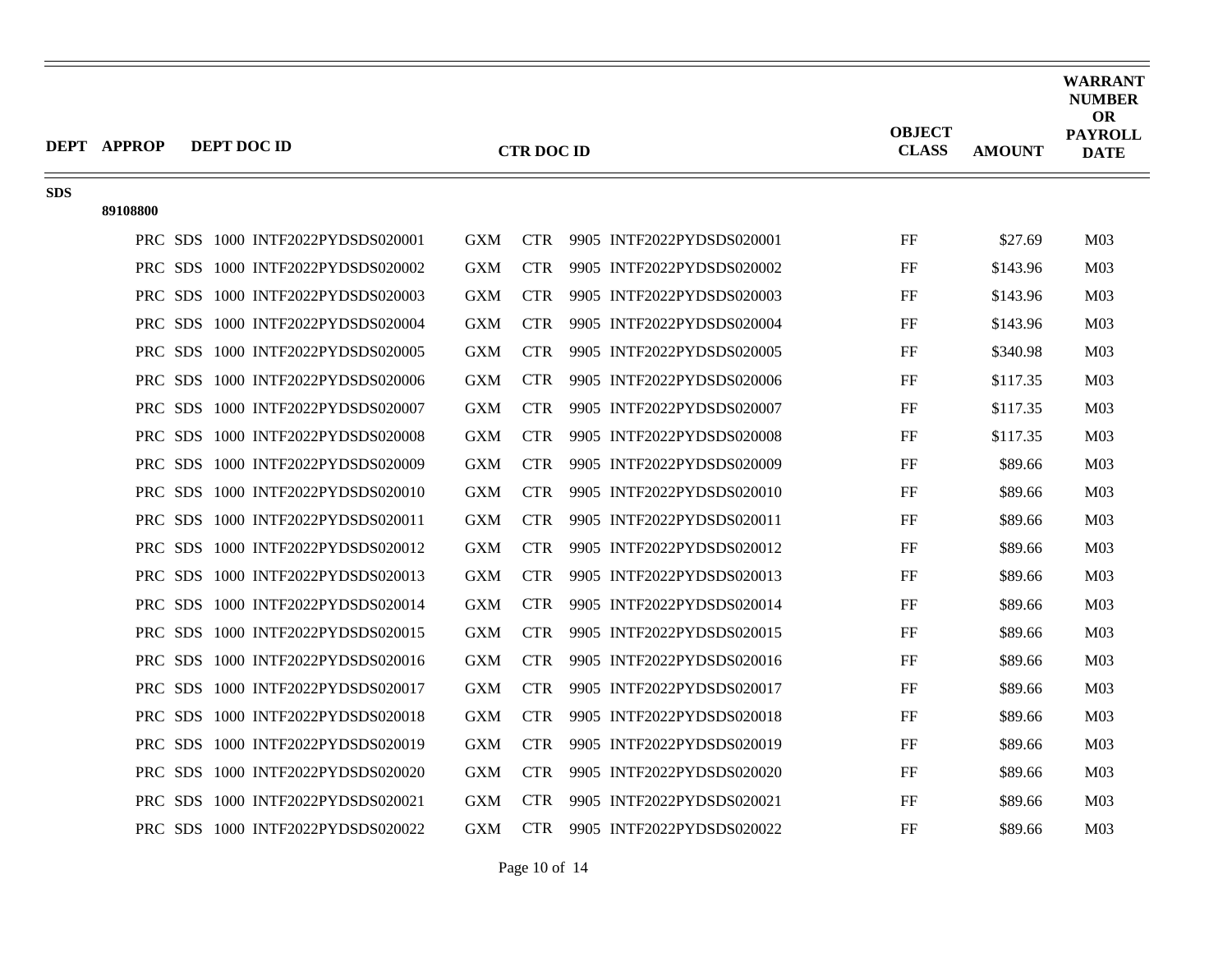| DEPT APPROP | DEPT DOC ID |                                   |            | <b>CTR DOC ID</b> |                           | <b>OBJECT</b><br><b>CLASS</b> | <b>AMOUNT</b> | <b>WARRANT</b><br><b>NUMBER</b><br><b>OR</b><br><b>PAYROLL</b><br><b>DATE</b> |
|-------------|-------------|-----------------------------------|------------|-------------------|---------------------------|-------------------------------|---------------|-------------------------------------------------------------------------------|
|             |             | PRC SDS 1000 INTF2022PYDSDS020023 | <b>GXM</b> | <b>CTR</b>        | 9905 INTF2022PYDSDS020023 | FF                            | \$89.66       | M <sub>03</sub>                                                               |
|             |             | PRC SDS 1000 INTF2022PYDSDS020024 | <b>GXM</b> | <b>CTR</b>        | 9905 INTF2022PYDSDS020024 | FF                            | \$89.66       | M <sub>03</sub>                                                               |
|             |             | PRC SDS 1000 INTF2022PYDSDS020025 | <b>GXM</b> | <b>CTR</b>        | 9905 INTF2022PYDSDS020025 | FF                            | \$83.99       | M <sub>03</sub>                                                               |
|             |             | PRC SDS 1000 INTF2022PYDSDS020026 | <b>GXM</b> | <b>CTR</b>        | 9905 INTF2022PYDSDS020026 | FF                            | \$89.66       | M <sub>03</sub>                                                               |
|             |             | PRC SDS 1000 INTF2022PYDSDS020027 | <b>GXM</b> | <b>CTR</b>        | 9905 INTF2022PYDSDS020027 | FF                            | \$89.66       | M <sub>03</sub>                                                               |
|             |             | PRC SDS 1000 INTF2022PYDSDS020028 | <b>GXM</b> | <b>CTR</b>        | 9905 INTF2022PYDSDS020028 | FF                            | \$89.66       | M <sub>03</sub>                                                               |
|             |             | PRC SDS 1000 INTF2022PYDSDS020029 | <b>GXM</b> | <b>CTR</b>        | 9905 INTF2022PYDSDS020029 | FF                            | \$89.66       | M <sub>03</sub>                                                               |
|             |             | PRC SDS 1000 INTF2022PYDSDS020030 | <b>GXM</b> | <b>CTR</b>        | 9905 INTF2022PYDSDS020030 | FF                            | \$89.66       | M <sub>03</sub>                                                               |
|             |             | PRC SDS 1000 INTF2022PYDSDS020031 | <b>GXM</b> | <b>CTR</b>        | 9905 INTF2022PYDSDS020031 | FF                            | \$89.66       | M <sub>03</sub>                                                               |
|             |             | PRC SDS 1000 INTF2022PYDSDS020032 | <b>GXM</b> | <b>CTR</b>        | 9905 INTF2022PYDSDS020032 | FF                            | \$89.66       | M <sub>03</sub>                                                               |
|             |             | PRC SDS 1000 INTF2022PYDSDS020033 | <b>GXM</b> | <b>CTR</b>        | 9905 INTF2022PYDSDS020033 | FF                            | \$89.66       | M <sub>03</sub>                                                               |
|             |             | PRC SDS 1000 INTF2022PYDSDS020034 | <b>GXM</b> | <b>CTR</b>        | 9905 INTF2022PYDSDS020034 | FF                            | \$89.66       | M <sub>03</sub>                                                               |
|             |             | PRC SDS 1000 INTF2022PYDSDS020035 | <b>GXM</b> | <b>CTR</b>        | 9905 INTF2022PYDSDS020035 | FF                            | \$89.66       | M <sub>03</sub>                                                               |
|             |             | PRC SDS 1000 INTF2022PYDSDS020036 | <b>GXM</b> | <b>CTR</b>        | 9905 INTF2022PYDSDS020036 | FF                            | \$89.66       | M <sub>03</sub>                                                               |
|             |             | PRC SDS 1000 INTF2022PYDSDS020037 | <b>GXM</b> | <b>CTR</b>        | 9905 INTF2022PYDSDS020037 | FF                            | \$89.66       | M <sub>03</sub>                                                               |
|             |             | PRC SDS 1000 INTF2022PYDSDS020038 | <b>GXM</b> | <b>CTR</b>        | 9905 INTF2022PYDSDS020038 | FF                            | \$79.99       | M <sub>03</sub>                                                               |
|             |             | PRC SDS 1000 INTF2022PYDSDS020039 | <b>GXM</b> | <b>CTR</b>        | 9905 INTF2022PYDSDS020039 | FF                            | \$80.00       | M <sub>03</sub>                                                               |
|             |             | PRC SDS 1000 INTF2022PYDSDS020040 | <b>GXM</b> | <b>CTR</b>        | 9905 INTF2022PYDSDS020040 | FF                            | \$80.00       | M <sub>03</sub>                                                               |
|             |             | PRC SDS 1000 INTF2022PYDSDS020041 | <b>GXM</b> | <b>CTR</b>        | 9905 INTF2022PYDSDS020041 | FF                            | \$80.00       | M <sub>03</sub>                                                               |
|             |             | PRC SDS 1000 INTF2022PYDSDS020042 | <b>GXM</b> | <b>CTR</b>        | 9905 INTF2022PYDSDS020042 | FF                            | \$80.00       | M <sub>03</sub>                                                               |
|             |             | PRC SDS 1000 INTF2022PYDSDS020043 | <b>GXM</b> | <b>CTR</b>        | 9905 INTF2022PYDSDS020043 | FF                            | \$80.00       | M <sub>03</sub>                                                               |
|             |             | PRC SDS 1000 INTF2022PYDSDS020044 | <b>GXM</b> | <b>CTR</b>        | 9905 INTF2022PYDSDS020044 | FF                            | \$80.00       | M <sub>03</sub>                                                               |
|             |             | PRC SDS 1000 INTF2022PYDSDS020045 | <b>GXM</b> | <b>CTR</b>        | 9905 INTF2022PYDSDS020045 | FF                            | \$80.00       | M <sub>03</sub>                                                               |
|             |             | PRC SDS 1000 INTF2022PYDSDS020046 | <b>GXM</b> | <b>CTR</b>        | 9905 INTF2022PYDSDS020046 | FF                            | \$80.00       | M <sub>03</sub>                                                               |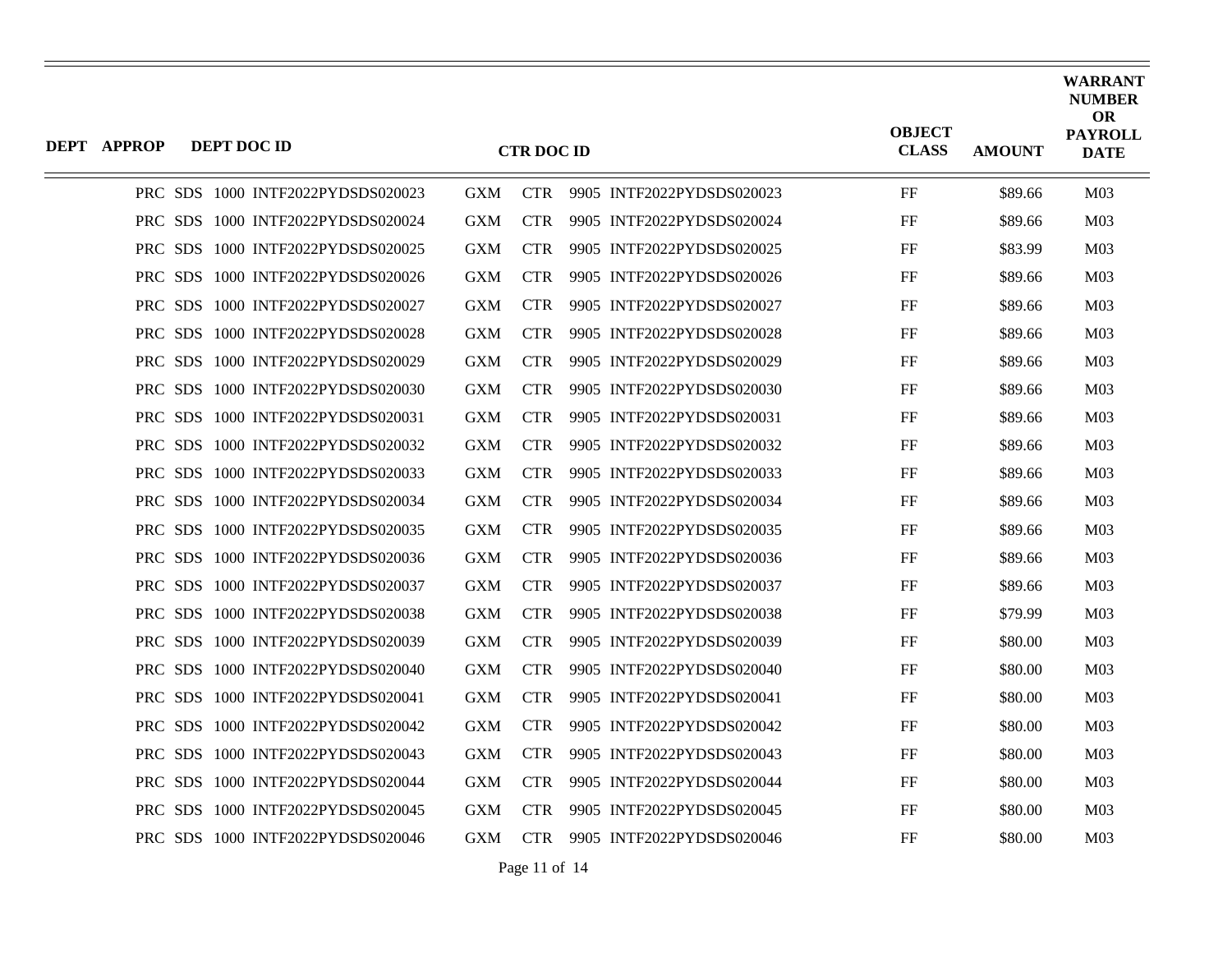| <b>DEPT APPROP</b> | DEPT DOC ID |                                   |            | <b>CTR DOC ID</b> |                           | <b>OBJECT</b><br><b>CLASS</b> | <b>AMOUNT</b> | <b>WARRANT</b><br><b>NUMBER</b><br><b>OR</b><br><b>PAYROLL</b><br><b>DATE</b> |
|--------------------|-------------|-----------------------------------|------------|-------------------|---------------------------|-------------------------------|---------------|-------------------------------------------------------------------------------|
|                    |             | PRC SDS 1000 INTF2022PYDSDS020047 | <b>GXM</b> | <b>CTR</b>        | 9905 INTF2022PYDSDS020047 | FF                            | \$83.99       | M <sub>03</sub>                                                               |
|                    |             | PRC SDS 1000 INTF2022PYDSDS020048 | <b>GXM</b> | <b>CTR</b>        | 9905 INTF2022PYDSDS020048 | FF                            | \$67.99       | M <sub>03</sub>                                                               |
|                    |             | PRC SDS 1000 INTF2022PYDSDS020049 | <b>GXM</b> | <b>CTR</b>        | 9905 INTF2022PYDSDS020049 | FF                            | \$199.36      | M <sub>03</sub>                                                               |
|                    |             | PRC SDS 1000 INTF2022PYDSDS020050 | <b>GXM</b> | <b>CTR</b>        | 9905 INTF2022PYDSDS020050 | FF                            | \$200.59      | M <sub>03</sub>                                                               |
|                    |             | PRC SDS 1000 INTF2022PYDSDS020051 | <b>GXM</b> | <b>CTR</b>        | 9905 INTF2022PYDSDS020051 | FF                            | \$200.59      | M <sub>03</sub>                                                               |
|                    |             | PRC SDS 1000 INTF2022PYDSDS020052 | <b>GXM</b> | <b>CTR</b>        | 9905 INTF2022PYDSDS020052 | FF                            | \$199.36      | M <sub>03</sub>                                                               |
|                    |             | PRC SDS 1000 INTF2022PYDSDS020053 | <b>GXM</b> | <b>CTR</b>        | 9905 INTF2022PYDSDS020053 | FF                            | \$99.68       | M <sub>03</sub>                                                               |
|                    |             | PRC SDS 1000 INTF2022PYDSDS020054 | <b>GXM</b> | <b>CTR</b>        | 9905 INTF2022PYDSDS020054 | FF                            | \$99.68       | M <sub>03</sub>                                                               |
|                    |             | PRC SDS 1000 INTF2022PYDSDS020055 | <b>GXM</b> | <b>CTR</b>        | 9905 INTF2022PYDSDS020055 | FF                            | \$99.68       | M <sub>03</sub>                                                               |
|                    |             | PRC SDS 1000 INTF2022PYDSDS020056 | <b>GXM</b> | <b>CTR</b>        | 9905 INTF2022PYDSDS020056 | FF                            | \$66.11       | M <sub>03</sub>                                                               |
|                    |             | PRC SDS 1000 INTF2022PYDSDS020057 | <b>GXM</b> | <b>CTR</b>        | 9905 INTF2022PYDSDS020057 | FF                            | \$66.11       | M <sub>03</sub>                                                               |
|                    |             | PRC SDS 1000 INTF2022PYDSDS020058 | <b>GXM</b> | <b>CTR</b>        | 9905 INTF2022PYDSDS020058 | IJ                            | \$11,593.78   | M <sub>03</sub>                                                               |
|                    |             | PRC SDS 1000 INTF2022PYDSDS020059 | <b>GXM</b> | <b>CTR</b>        | 9905 INTF2022PYDSDS020059 | $_{\rm JJ}$                   | \$15,709.94   | M <sub>03</sub>                                                               |
|                    |             | PRC SDS 1000 INTF2022PYDSDS020060 | <b>GXM</b> | <b>CTR</b>        | 9905 INTF2022PYDSDS020060 | $\mathbf{J}\mathbf{J}$        | \$16,226.20   | M <sub>03</sub>                                                               |
|                    |             | PRC SDS 1000 INTF2022PYDSDS020061 | <b>GXM</b> | <b>CTR</b>        | 9905 INTF2022PYDSDS020061 | $_{\rm JJ}$                   | \$1,211.07    | M <sub>03</sub>                                                               |
|                    |             | PRC SDS 1000 INTF2022PYDSDS020062 | <b>GXM</b> | <b>CTR</b>        | 9905 INTF2022PYDSDS020062 | $\mathbf{J}\mathbf{J}$        | \$2,710.80    | M <sub>03</sub>                                                               |
|                    |             | PRC SDS 1000 INTF2022PYDSDS020063 | <b>GXM</b> | <b>CTR</b>        | 9905 INTF2022PYDSDS020063 | $_{\rm JJ}$                   | \$7,433.21    | M <sub>03</sub>                                                               |
|                    |             | PRC SDS 1000 INTF2022PYDSDS020064 | <b>GXM</b> | <b>CTR</b>        | 9905 INTF2022PYDSDS020064 | $\mathbf{J}\mathbf{J}$        | \$11,894.40   | M <sub>03</sub>                                                               |
|                    |             | PRC SDS 1000 INTF2022PYDSDS020065 | <b>GXM</b> | <b>CTR</b>        | 9905 INTF2022PYDSDS020065 | $_{\rm JJ}$                   | \$13,477.22   | M <sub>03</sub>                                                               |
|                    |             | PRC SDS 1000 INTF2022PYDSDS020066 | <b>GXM</b> | <b>CTR</b>        | 9905 INTF2022PYDSDS020066 | JJ                            | \$1,764.81    | M <sub>03</sub>                                                               |
|                    |             | PRC SDS 1000 INTF2022PYDSDS020068 | <b>GXM</b> | <b>CTR</b>        | 9905 INTF2022PYDSDS020068 | MМ                            | \$5,328.01    | M <sub>03</sub>                                                               |
|                    |             | PRC SDS 1000 INTF2022PYDSDS020069 | <b>GXM</b> | <b>CTR</b>        | 9905 INTF2022PYDSDS020069 | <b>NN</b>                     | \$2,730.00    | M <sub>03</sub>                                                               |
|                    |             | PRC SDS 1000 INTF2022PYDSDS020070 | <b>GXM</b> | <b>CTR</b>        | 9905 INTF2022PYDSDS020070 | <b>NN</b>                     | \$2,730.00    | M <sub>03</sub>                                                               |
|                    |             | PRC SDS 1000 INTF2022PYDSDS020071 | <b>GXM</b> | <b>CTR</b>        | 9905 INTF2022PYDSDS020071 | LL                            | \$281.60      | M <sub>03</sub>                                                               |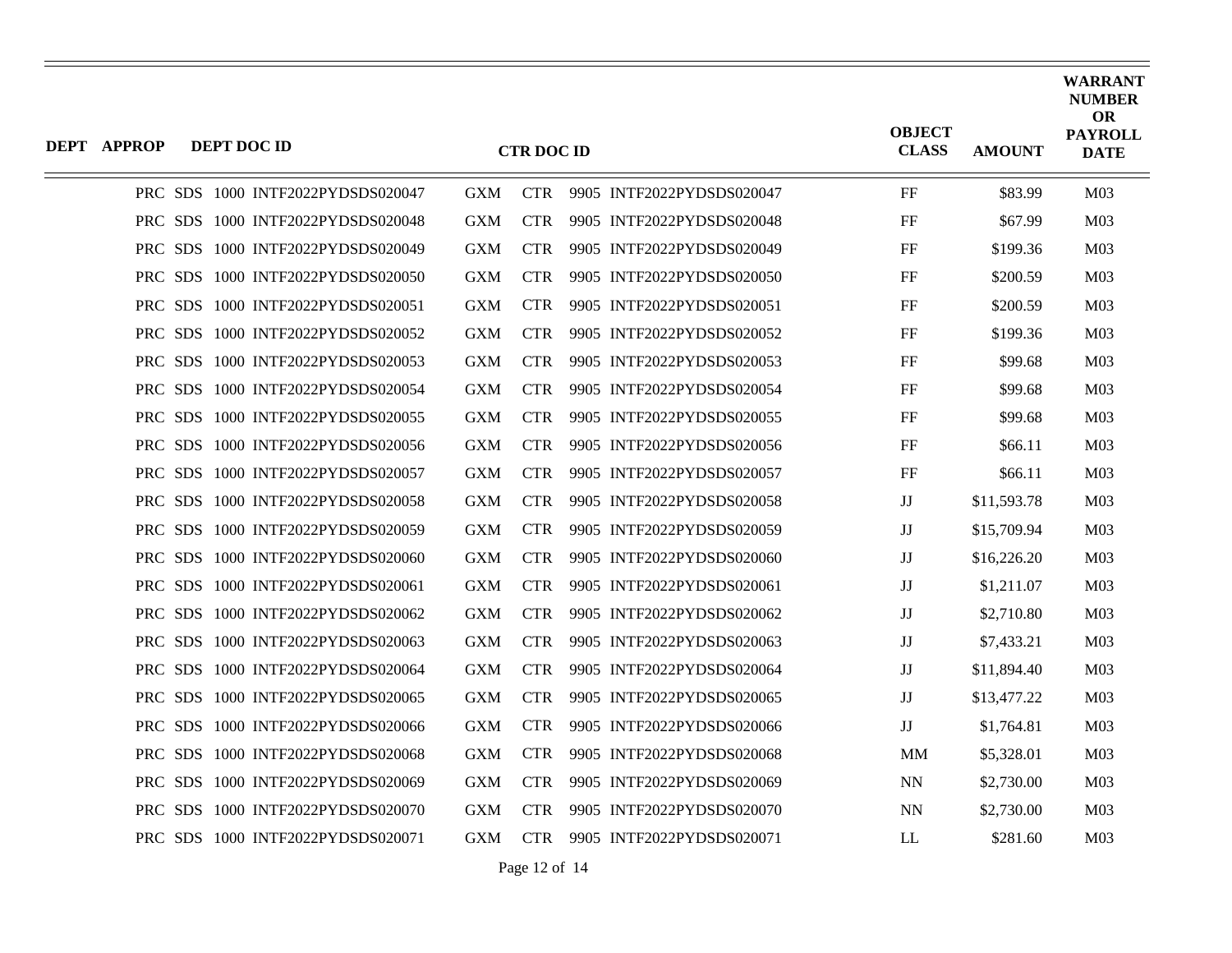| DEPT | <b>APPROP</b> |         | DEPT DOC ID                       |            | <b>CTR DOC ID</b> |                                |                            | <b>OBJECT</b><br><b>CLASS</b> | <b>AMOUNT</b> | <b>WARRANT</b><br><b>NUMBER</b><br><b>OR</b><br><b>PAYROLL</b><br><b>DATE</b> |
|------|---------------|---------|-----------------------------------|------------|-------------------|--------------------------------|----------------------------|-------------------------------|---------------|-------------------------------------------------------------------------------|
|      |               | PRC SDS | 1000 INTF2022PYDSDS020072         | <b>GXM</b> | <b>CTR</b>        | 9905 INTF2022PYDSDS020072      |                            | FF                            | \$2,692.50    | M <sub>03</sub>                                                               |
|      |               | PRC SDS | 1000 INTF2022PYDSDS020073         | <b>GXM</b> | CTR.              | 9905 INTF2022PYDSDS020073      |                            | LL                            | \$178.22      | M <sub>03</sub>                                                               |
|      |               |         | PRC SDS 1000 INTF2022PYDSDS020074 | <b>GXM</b> | <b>CTR</b>        | 9905 INTF2022PYDSDS020074      |                            | LL                            | \$178.22      | M <sub>03</sub>                                                               |
|      |               | PRC SDS | 1000 INTF2022PYDSDS020075         | <b>GXM</b> | <b>CTR</b>        | 9905 INTF2022PYDSDS020075      |                            | UU                            | \$194.40      | M <sub>03</sub>                                                               |
|      | INP.          | SDS.    | 1000 INTF2022PYDSDS020076         | <b>GXM</b> | <b>CTR</b>        | 9905 INTF2022PYDSDS020076      |                            | FF                            | \$1,062.00    | M <sub>03</sub>                                                               |
|      | INP           | SDS.    | 1000 INTF2022PYDSDS020077         | <b>GXM</b> | <b>CTR</b>        | 9905 INTF2022PYDSDS020077      |                            | FF                            | \$525.00      | M <sub>03</sub>                                                               |
|      |               |         |                                   |            |                   | <b>Total for Appropriation</b> | 89108800                   |                               | \$103,771.58  |                                                                               |
|      |               |         |                                   |            |                   |                                | <b>SDS</b><br><b>Total</b> |                               | \$103,771.58  |                                                                               |